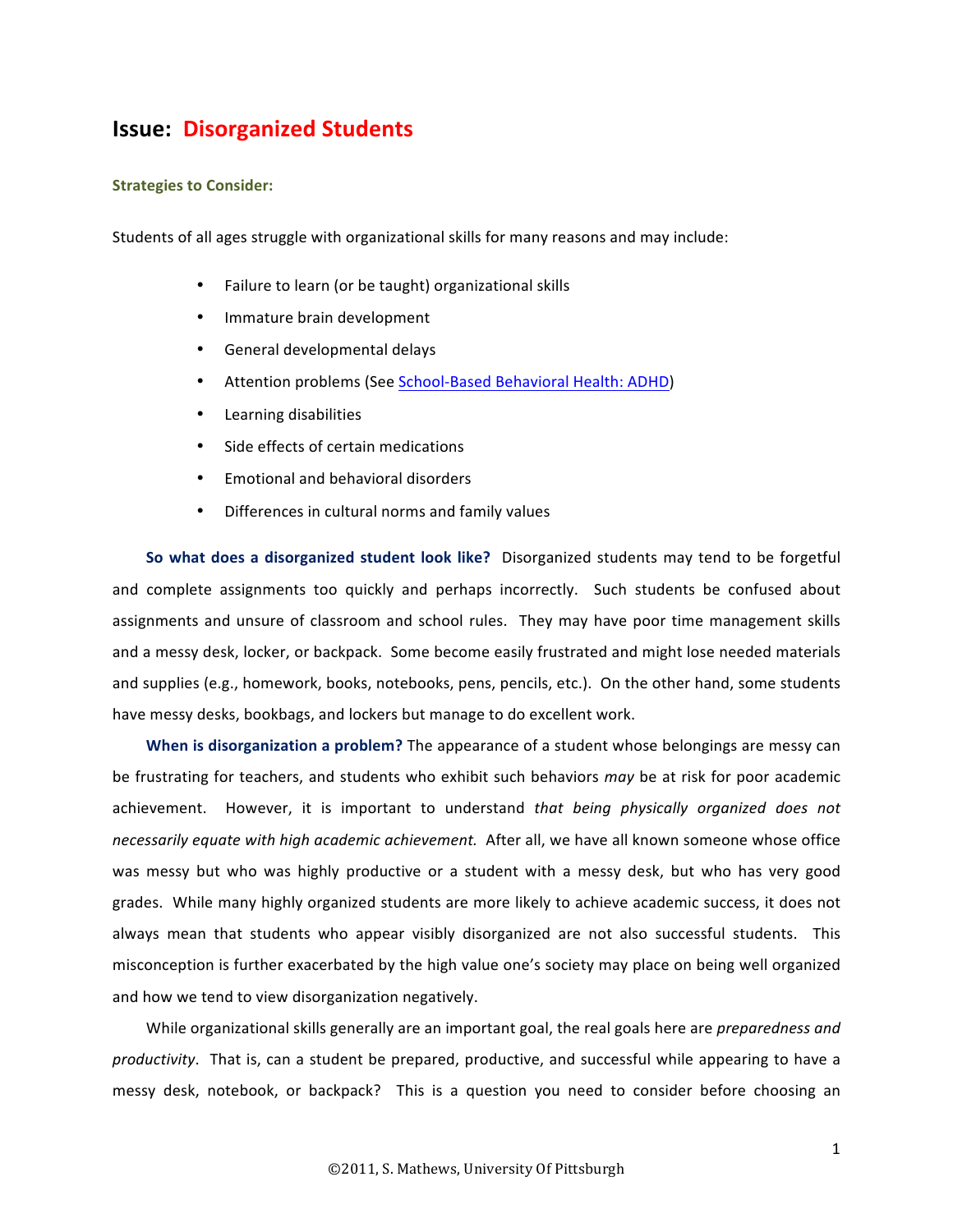appropriate intervention. When a student's disorganization hinders his or her academic performance or that of other students, you must intervene by helping the student develop better organizational skills. The U.S. Department of Education website has compiled a wealth of strategies for building organizational and study skills with children with ADHD; however, this information can be used with all students (see link below). The following flow chart may be of assistance in deciding when and how you should intervene with a disorganized student:



As a teacher, you can facilitate organization by setting up your classroom for success. Consider implementing universal interventions or classroom-wide strategies used to support or change targeted behaviors. Additionally, a successful classroom environment is one that maximizes structure and predictability through increased teacher-directed activity and physical arrangements that minimize student distractions. By following specific routines, teachers can bring order to the classroom environment. Consider the following strategies, which can be used with students of all ages: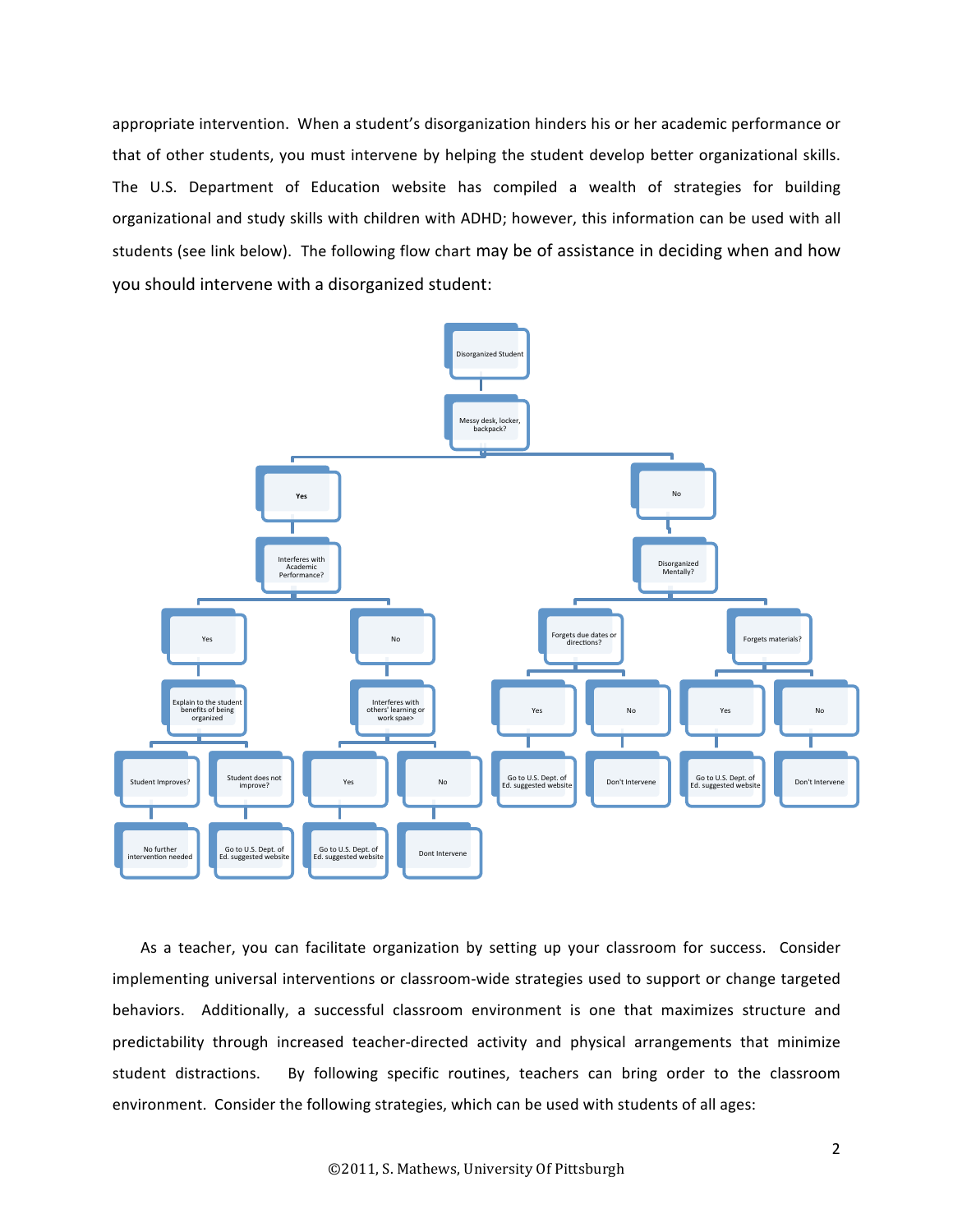- Set up a classroom signal, or method for getting student's attention.
- Establish arrival, dismissal, and re-entry routines.
- Use advance organizers to reinforce routines, such a posting classroom and student schedules.
- Set up routines for transitions within the classroom.
- Have a plan for where students are to place their personal belongings.
- Have an inbox for work students are turning in and an outbox for work they are to pick up.

Post and teach classroom rules and expectations. Teachers often assume that students know what is expected of them when they may not. Create classroom rules and expectations that are clear, positively stated, enforceable, and reasonable. Be sure to include rules for different situations, such as hallways, bathrooms, playground, and the lunchroom. In addition, praise and precorrection can be used universally and with individual students, especially very young children.

Additionally, the following strategies may be of benefit to middle childhood and adolescent-age students struggling with disorganization:

- Assignment notebooks
- Color-coded folders
- Clean out desks, lockers, and backpacks regularly
- Subject-specific classroom visual aids (e.g., lists of commonly misspelled words or grammar rules)
- Individual calendars or daily activity schedules
- Practice note-taking skills
- Checklists (e.g., lists of frequently made student mistakes or needed homework supplies)
- Establishing an uncluttered workspace.

*If you believe your student is having difficulty with their organizational skills, the reminders checklist below will help remind you, as a teacher, what you can do to help the student through their school day:* 

**Reminders Checklist for Disorganized Students** 

## **Also consider:**

**Attention Deficit Hyperactivity Disorder (ADHD) newsletter Attention Deficit Hyperactivity Disorder (ADHD) study guide Attention Deficit Hyperactivity podcast**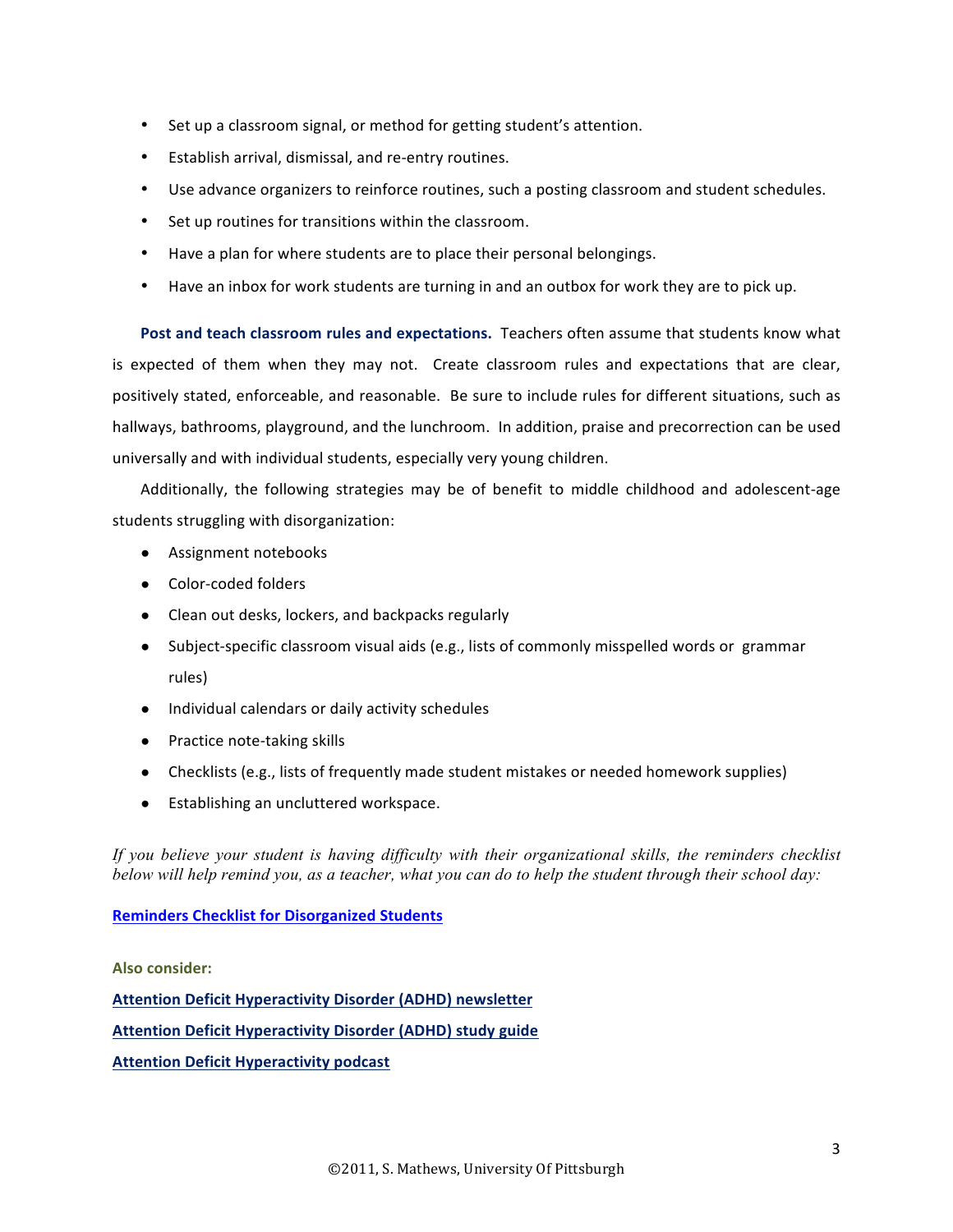How my teachers can help me: student advocacy checklist - This checklist is a compilation of student**based suggestions regarding how to assist students struggling with disorganized behaviors. Is ADHD masquerading In your family? Praise In the classroom presentation** 

**Precorrection powerpoint** 

**Teaching children with ADHD: Instructional strategies and practices**